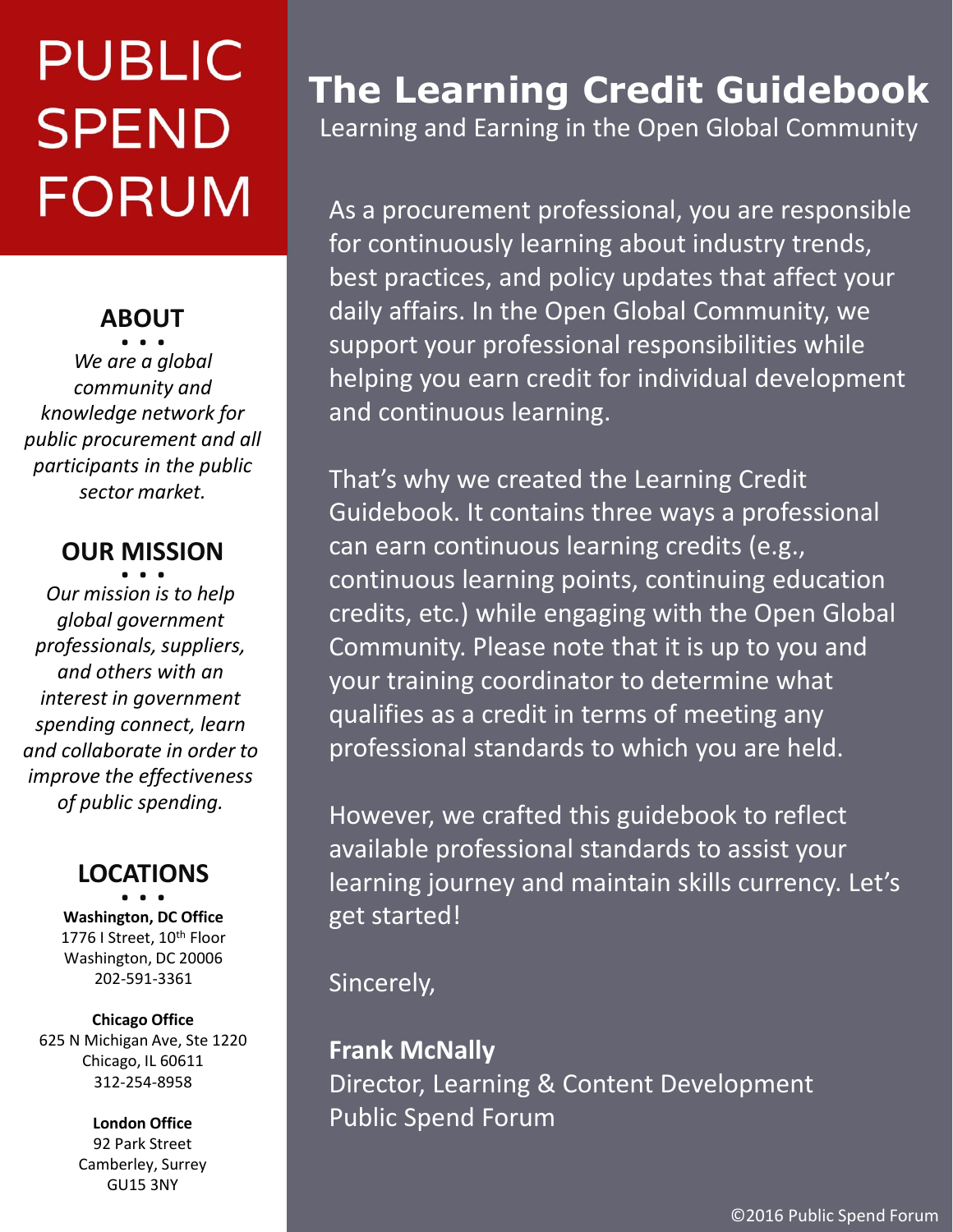# **Public Spend Forum's Learning Channel: Section 1:**

- Learning Paths
- **Webinars**
- Active Learning
- How-To Videos
- Micro-Credentials

# **What's Inside the Guidebook?**

# **Training & Education**

Traditional learning opportunities sourced from the best providers on the planet.

## **Section 2:**

**. . .**

### **Publishing & Contribution**

Sharpen your writing skills while sharing your content with a global audience.

### **Section 3: Experiential Activities . . .**

Master tradecraft by applying knowledge directly to your on-job challenges.

### **Our Commitment to You**

*For busy professionals who want high quality training content without leaving their workspace, we offer self-directed, experiential, and instructorled training to support continuous development while solving on-job problems.*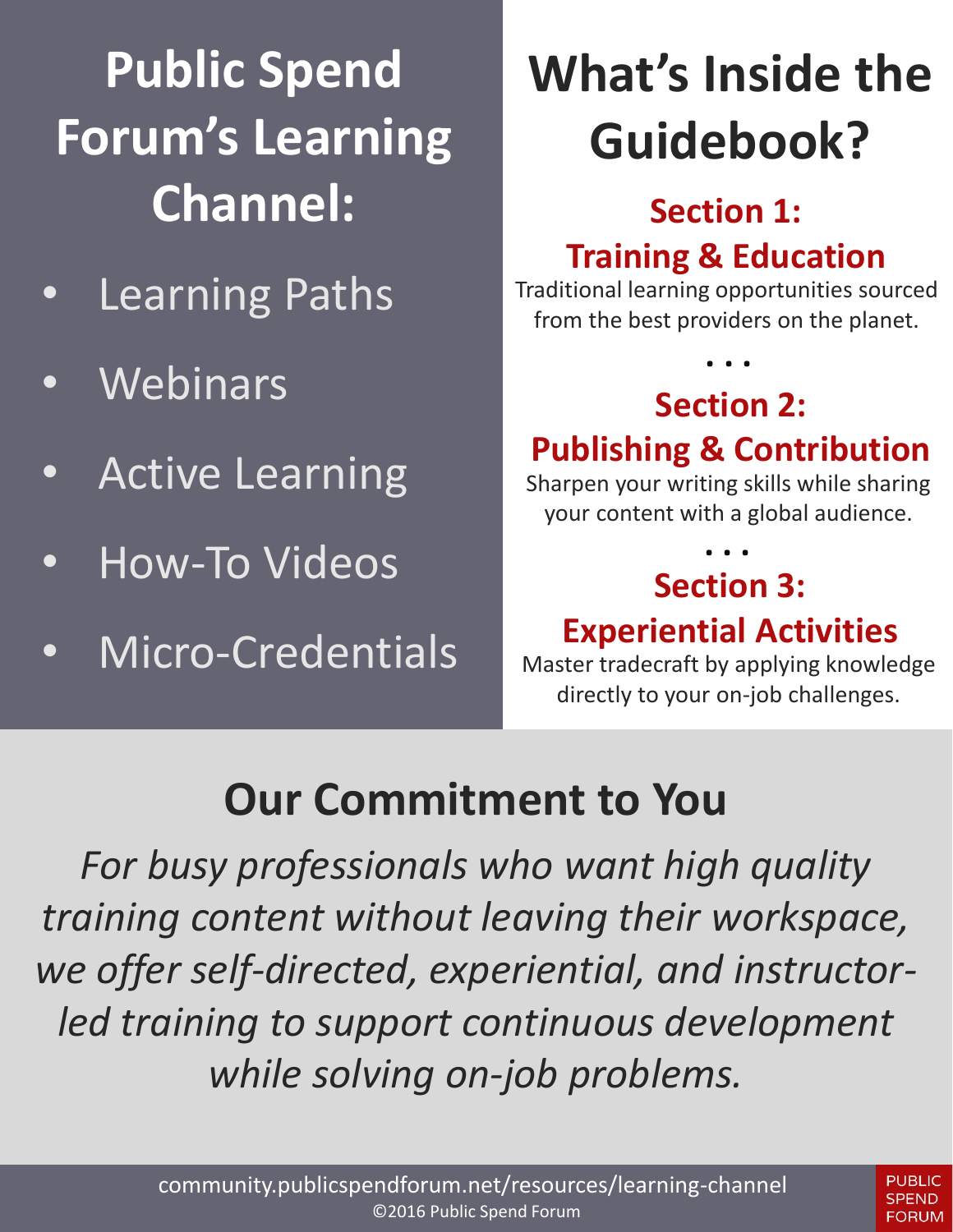## Section 1 – Training & Education

Open Global Community members may earn continuous learning credits for completing various training and educational opportunities available in our **learning channel**. We have broken these opportunities into four main categories: 1) learning paths, 2) webinars, 3) virtual & in-person events, and 4) how-to videos.



#### **Learning Paths**

Curated & carefully sequenced progressions on a particular topic or competency area that help professionals learn at their own pace apply skills to on job challenges. Participants are eligible to earn one continuous learning credit for completing one learning path.



#### **Webinars**

Featuring the best and brightest minds in public procurement, our webinars are ideal for team-based learning and exposure to global procurement trends. We award continuous learning credits to webinar participants where each hour of content equals one credit.

#### **Virtual and In-Person Events**



Go deeper into a topic or competency in an application environment where on-job challenges are part of the learning experience. Earn a credit for every hour spent in the event space (virtual or physical). For custom workshops, connect with our Director of Learning & Content Development, Frank McNally, in the Global Community.

#### **How-to Videos**



Get that quick burst of learning to solve a problem or do quick research on a topic of interest with our bite-sized how-to videos. Offering interventions across a broad spectrum of topics, professionals can earn learning credits by submitting artifacts or evidence of demonstrated learning resulting from the how-to video.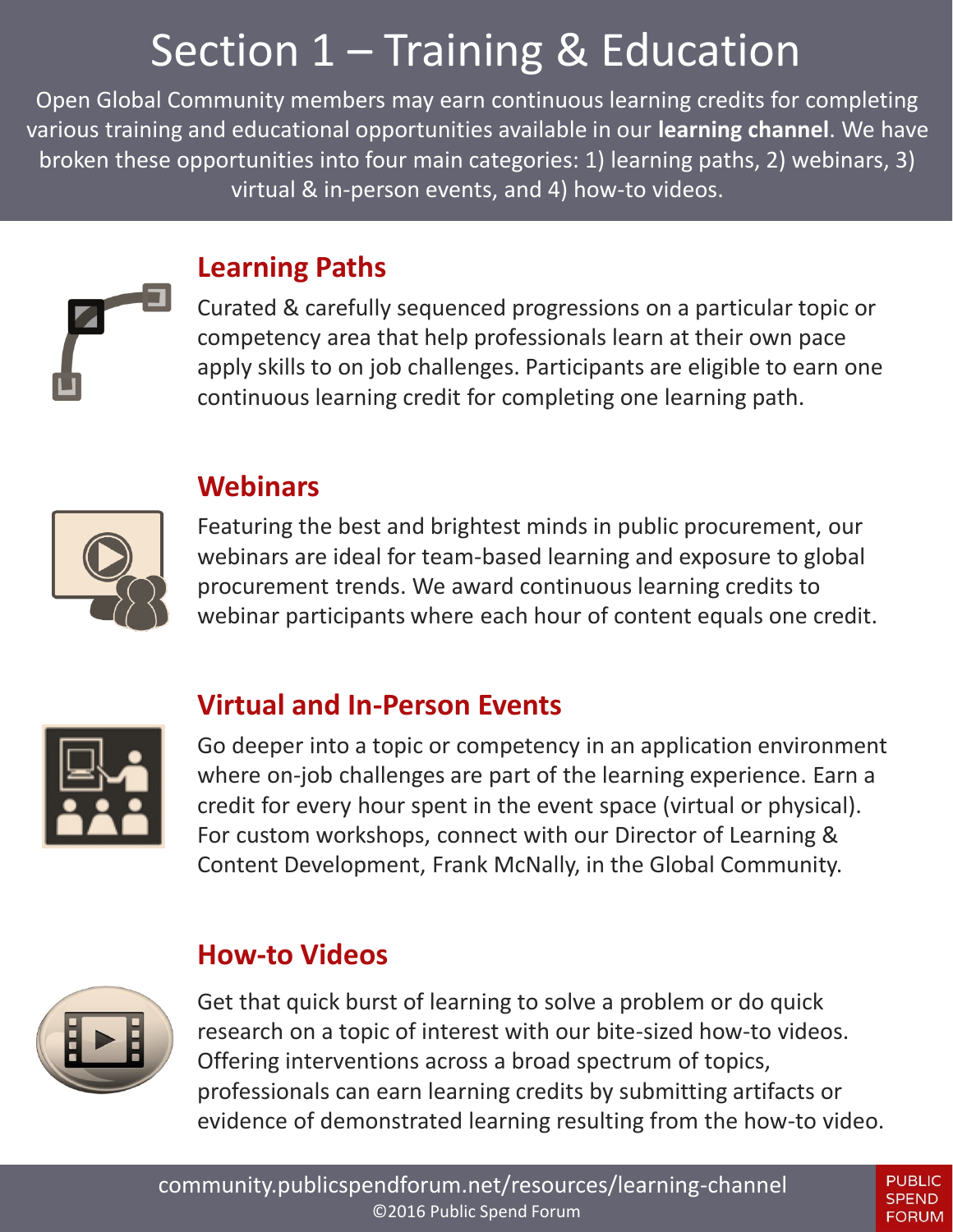## Section 2 – Publishing & Contribution

Public Spend Forum has curated an abundance of **rich content** on a range of relevant public sector topics. Our goal is grow our library with content from our community of users, and to incentivize contribution we will award learning credits for anything you publish in the community. Just be sure to comply with your organization's publishing policies.



#### **Articles**

One of the best ways to develop subject matter expertise in a topic is to write about it. The Open Global Community offers every member the opportunity to hone their writing skills and increase knowledge while earning one learning credit for every hour of effort.



#### **Research Reports & White Papers**

Going deeper into an area of study, completing a writing assignment for a CON course, or preparing a master's dissertation? Share it with the community for feedback and critique while earning learning credits for your trouble (one hour equals one credit).



#### **Blogs**

Feel like writing something short and sweet? Each community has its own blog page where you can share your stories or random thoughts with your peers. Blogs are a great way to share lessons learned or get advice on a particular issue. We offer one learning credit for every four blogs you post.



#### **Discussions**

The Open Global Community sports a thriving discussion forum where you can engage your peers in thought-provoking dialogue, offer new ideas for immediate feedback, and collaborate with buyers and suppliers to make your next deal a success.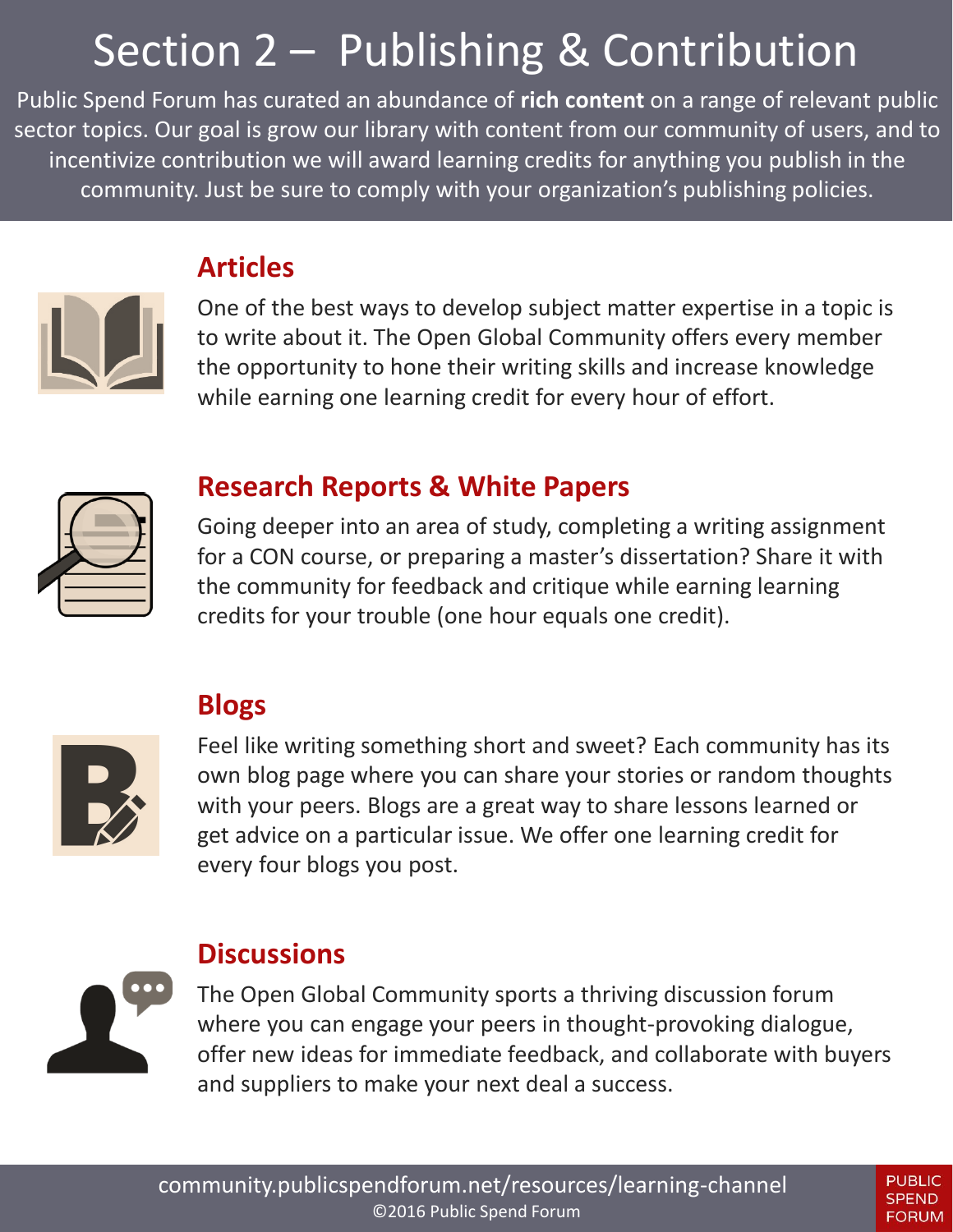## Section 3 – Experiential Activities

Experiential learning occurs when you aren't actively trying to learn and is a **highly effective** method of developing skills and competency. It is also difficult to track and measure, often requiring pre-approval to qualify for professional credit. For more information about preapproval, connect with Frank McNally in the Open Global Community.

#### **Mentoring**

Mentoring isn't just an opportunity to earn learning credits (although we will award one per hour of documented activity), it's an important way for experienced professionals to give back to the broader community by helping less experienced professionals. Use our community directory to find mentors and mentees.

#### **Exchanging Best Practices**



Public sector procurement is effectively an investment of taxpayer dollars. Professionals in this field should endeavor to share best practices across organizational silos to improve our collective stewardship of the public's trust fund. Our forums are a great opportunity to share your successes and your lessons learned.



#### **Self-Directed Learning**

Learning doesn't just occur in the classroom, or through formal experiences like webinars and lectures. Sometimes professionals learn best when they take the time to conduct their own research. Our learning paths are designed with self-directed learning in mind.

#### **On-job Application**



Undoubtedly the best way to transfer knowledge into practice is to apply the lessons to an on-job challenge. This isn't always possible in formal training, which is why we're designing learning opportunities with application in mind. Be on the lookout for future webinars and learning paths that incentivize on-job application by awarding learning credits and badges.